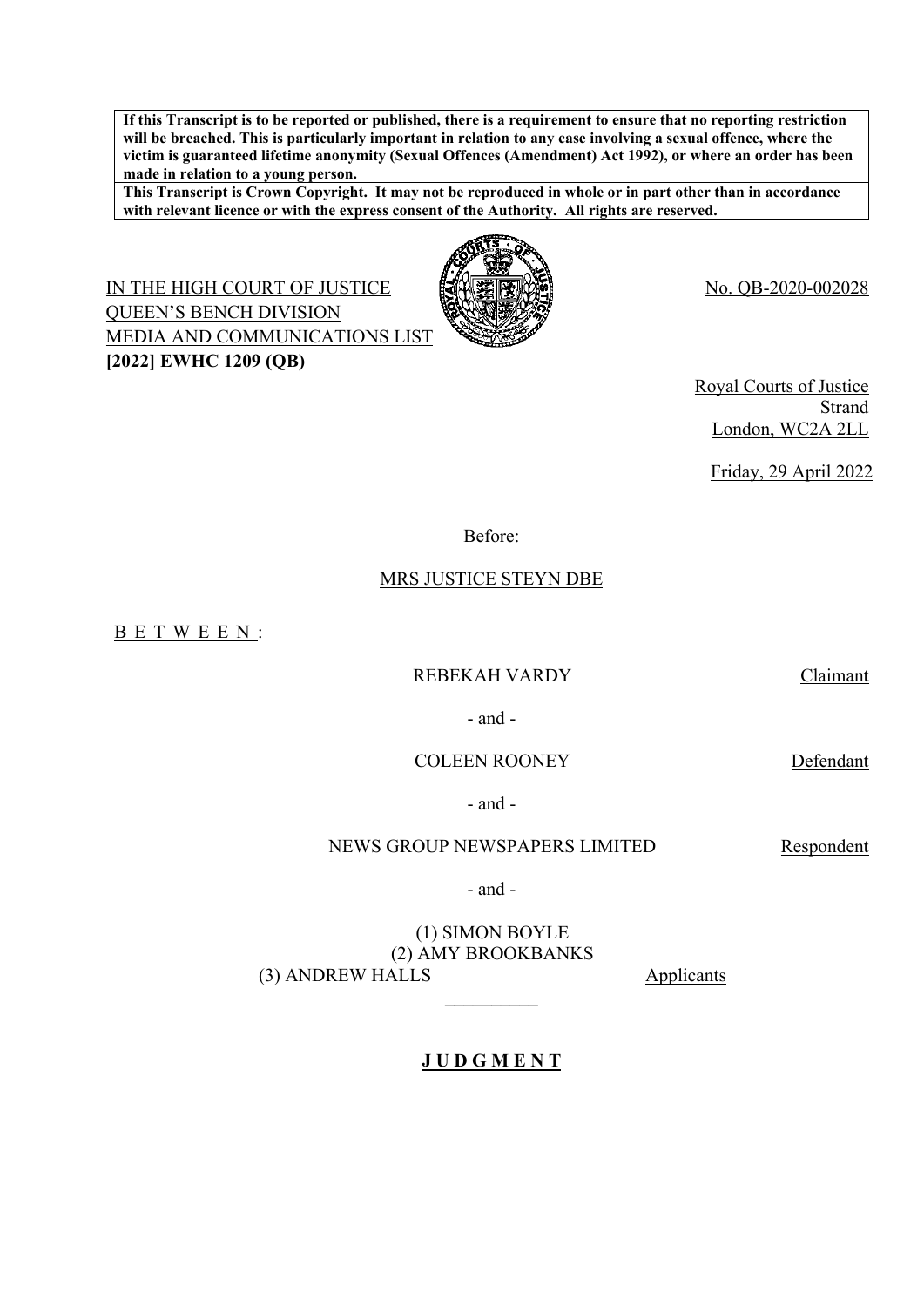# **A P P E A R A N C E S**

- MR H. TOMLINSON QC and MS S. MANSOORI QC (instructed by Kingsley Napley LLP) appeared on behalf of the Claimant.
- MR D. SHERBORNE and MR B. HAMER (instructed by Brabners LLP) appeared on behalf of the Defendant.
- MR A. WOLANSKI QC and MS C. HAMER (instructed by Simons Muirhead Burton LLP) appeared on behalf of the Respondent.
- MR D. PRICE QC (Solicitor-Advocate, David Price Solicitors & Advocates) appeared on behalf of the Applicants.

 $\frac{1}{2}$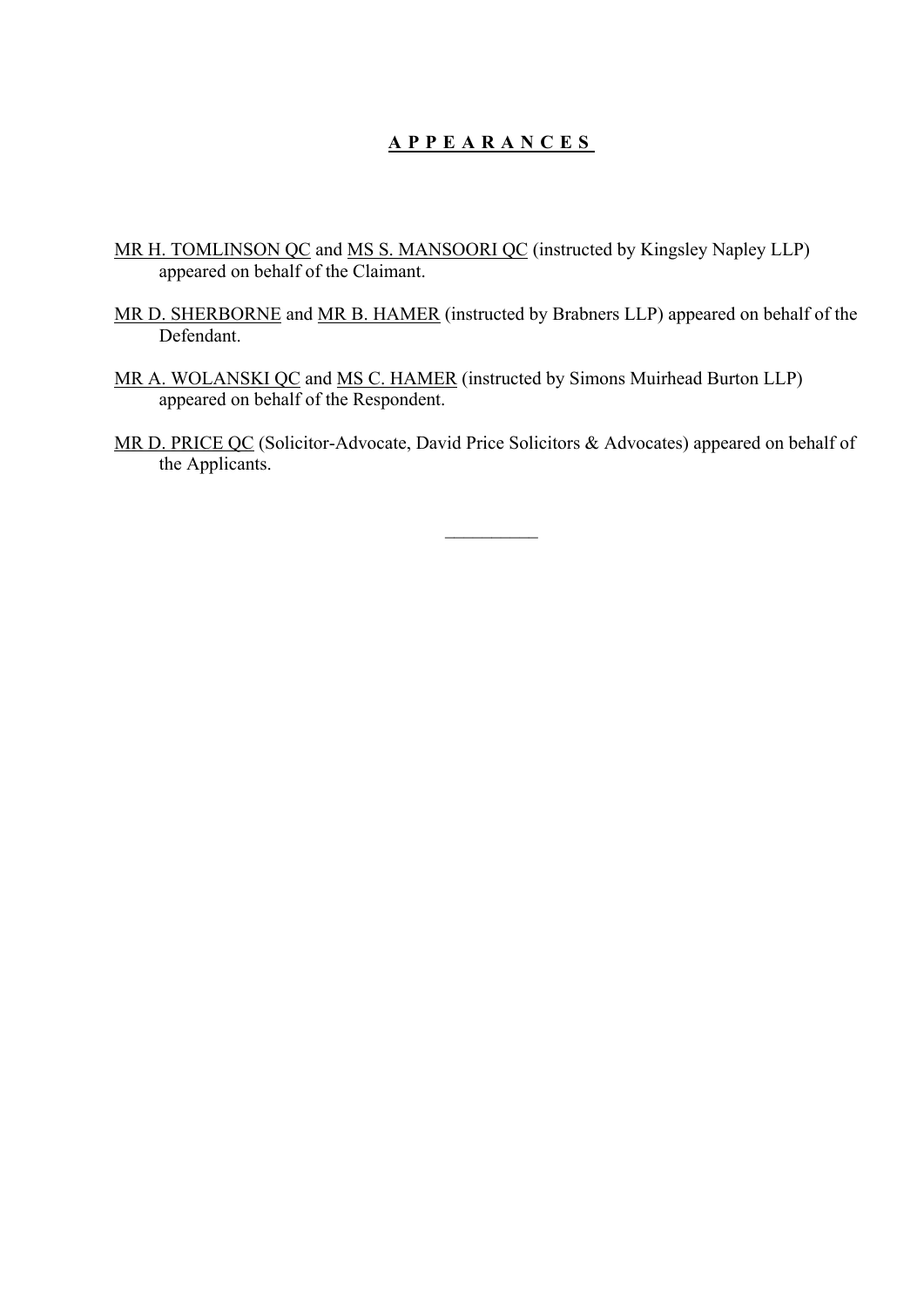## MRS JUSTICE STEYN:

# **Introduction**

- 1 This is a libel claim brought by Rebekah Vardy against Coleen Rooney. The trial is listed to begin on 10 May with a seven day time estimate. The claimant, the defendant and three journalists who have been issued with witness summonses have each filed application notices containing several pre-trial applications (some of which I have already addressed, leaving three applications to address in this *ex tempore* judgment).
- 2 First, the claimant issued witness summonses against eight journalists on 7 April 2022. In light of responses from two of the journalists that they had no relevant evidence to give, and my decision to refuse to give the claimant relief from sanctions and permission to serve witness summonses in respect of another two of them (§3 of the order sealed on 27 April 2022), four witness summonses have been set aside and four remain live.
- 3 In connection with the live summonses there are two related applications ("the Witness Summons applications"), namely:
	- (a) An application by three journalists, Andrew Halls, Simon Boyle and Amy Brookbanks ("the Applicants"), to set aside the witness summonses issued on 7 April 2022 in relation to each of them pursuant to CPR rule 34.3(4) on the grounds that (i) questioning will or is likely to disclose the identity of the source or sources of information contained in the publication for which they are responsible contrary to section 10 of the Contempt of Court Act 1981 ("the 1981 Act") or, alternatively (ii) the claimant does not have (and ought not to be granted) permission to rely on the witness summaries served on 26 April 2022. No application to set aside is made by the fourth journalist, Michael Hamilton.
	- (b) The claimant's application for permission to rely at trial on the amended witness summaries served on Mr Halls, Ms Brookbanks, Mr Boyle and Mr Hamilton on 26 April 2022.
- 4 Secondly, on the defendant's application, I made an order for non-party disclosure against NGN at the pre-trial review on 13 April ("the NGN Order"). In essence, paragraph 1.1 of the NGN Order required the disclosure of communications on various identified platforms between the claimant and Mr Halls, and paragraph 1.2 required the same in respect of communications between the claimant's agent, Ms Caroline Watt, and Mr Halls.
- 5 On 27 April, in response to that order, NGN provided a document entitled, "Respondent's list of documents" which states:

"Pursuant to s.10 of the Contempt of Court Act 1981 and/or the protection of journalistic sources under Article 10(1) of the European Convention on Human Rights, and pursuant to paragraph 4 of the Order, the Respondent can neither confirm nor deny whether it has documents within its control which fall within the scope of paragraphs 1.1 and 1.2 of the Order."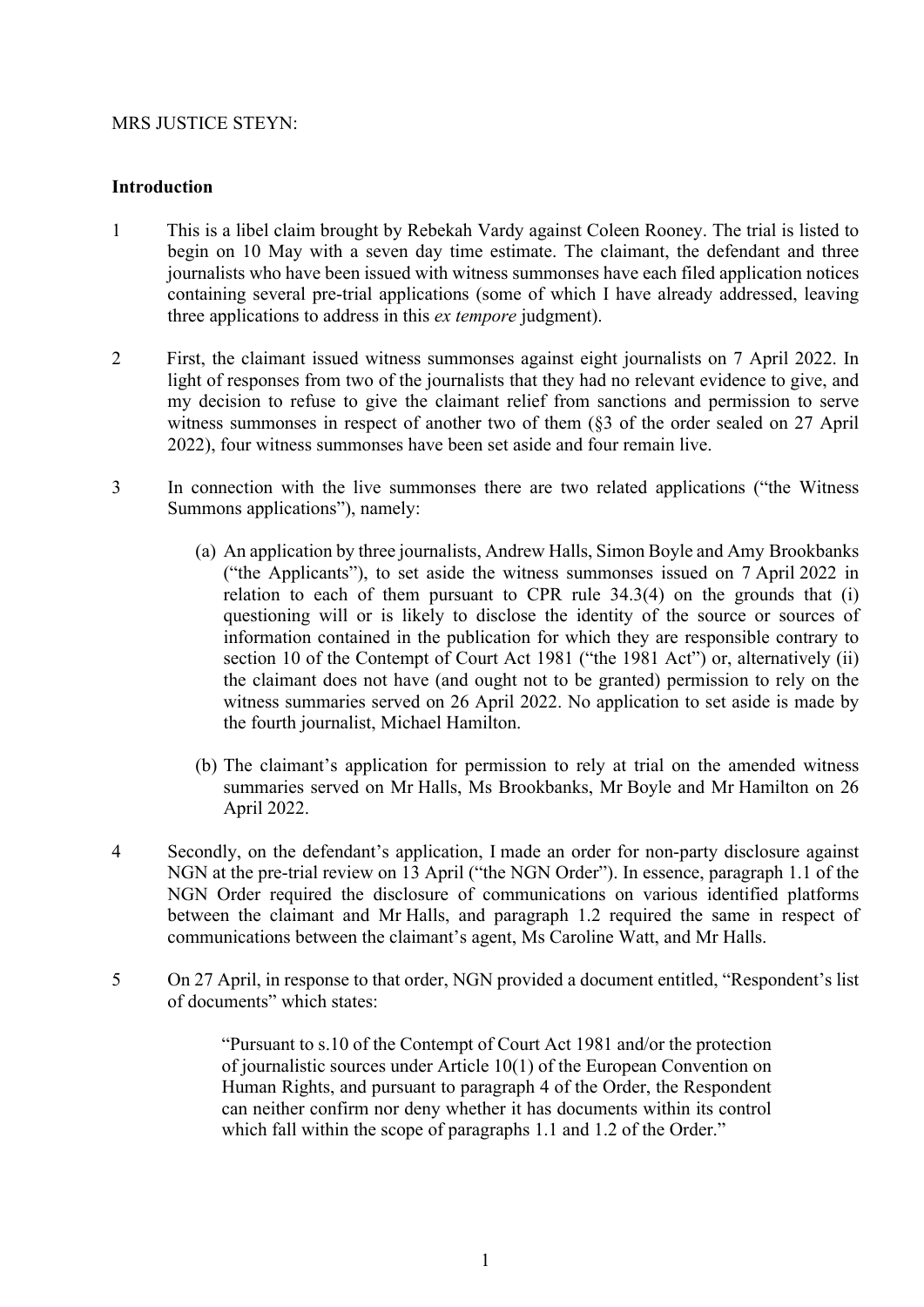6 NGN also filed a witness statement made by Mr Jeffrey Smele, a partner at the firm of solicitors which acts for NGN in this claim. Mr Smele's statement states:

> "Pursuant to s.10 of the Contempt of Court Act 1981 and/or the protection of journalistic sources under Art.10(1) of the European Convention on Human Rights, and pursuant to paragraphs 3 and 4 of the Order:

> 2.1 the Respondent can neither confirm nor deny whether it has documents within its control which fall within the scope of paragraphs 1.1 and 1.2 of the Order; and

> 2.2 it is not possible for the respondent to give reasons for withholding any documents or information which it may be withholding."

- 7 The defendant challenges the withholding of material by NGN, pursuant to paragraph 5 of the NGN Order, and applies for an order to compel NGN to provide a list of the documents withheld by NGN pursuant to paragraphs 3 and 4 of the NGN Order, together with a copy of each of the documents contained in the list.
- 8 The applications were served on short notice, and I have given the requisite permission pursuant to CPR 23.7(4) for short service of each of the applications heard today.

## **Protection of sources: the law**

- 9 I shall first address the law regarding source protection which is at the heart of the applicants' application to set aside the summonses and NGN's response to the defendant's application to compel disclosure and inspection.
- 10 In *Arcadia Group Limited & Ors. v Telegraph Media Group Limited* [2019] EWHC 96 (QB) Warby J observed at [13]:

"Rights of source protection have a long history in English law, and are also implicit in the right to freedom of expression protected by Article 10 of the Convention. Today, these rights - which I shall call 'the Source Protection Rights' - find domestic expression in s.10 of the Contempt of Court Act 1981."

11 In *Various Claimants v MGN Limited* [2019] EWCA Civ.350, Floyd LJ observed to similar effect at [18]:

> "The protection of journalistic sources has long been recognised to be a principle of high importance."

12 Section 10 of the 1981 Act provides:

"No court may require a person to disclose, nor is any person guilty of contempt of court for refusing to disclose, the source of information contained in a publication for which he is responsible, unless it be established to the satisfaction of the court that disclosure is necessary in the interests of justice or national security or for the prevention of disorder or crime."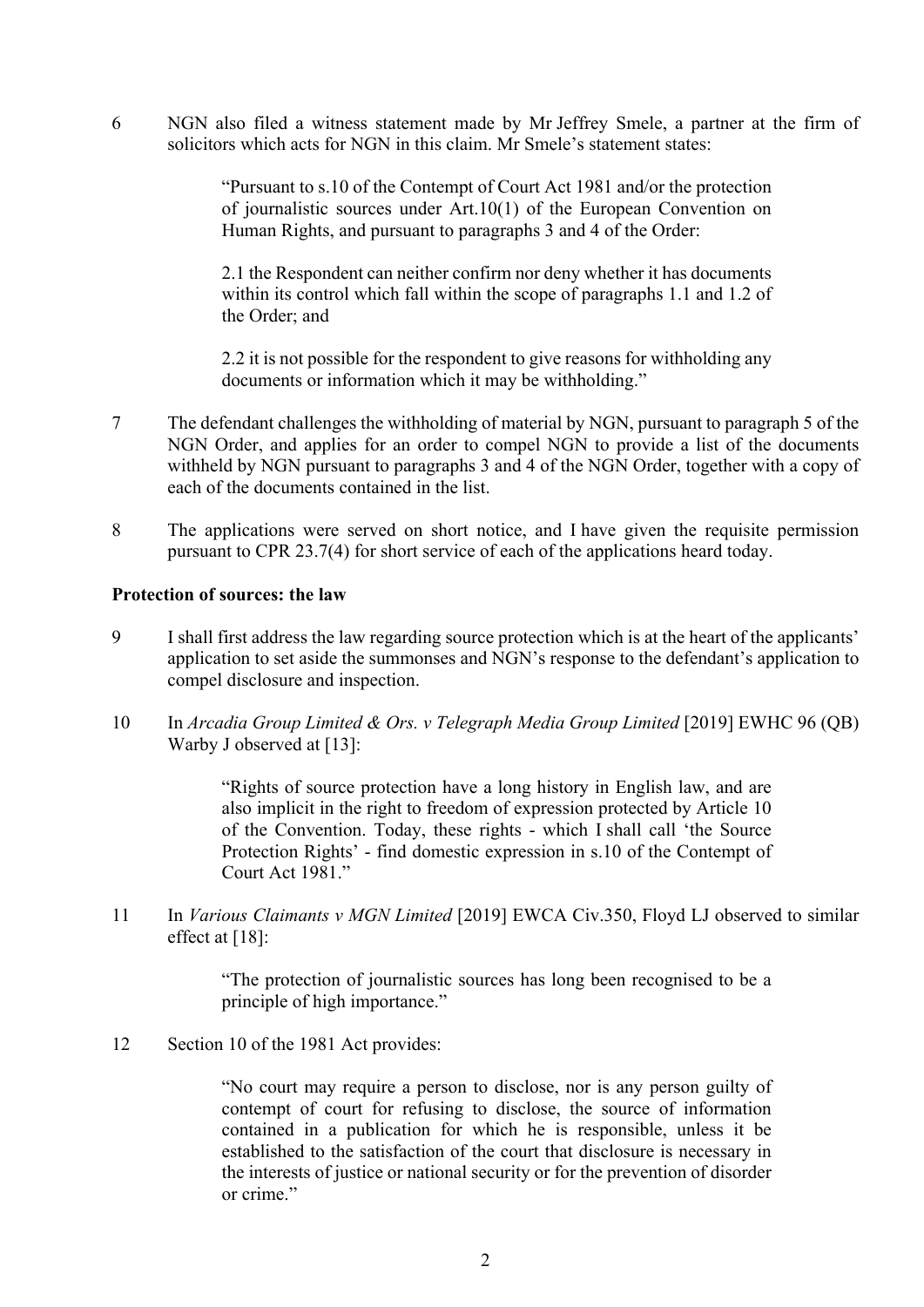#### 13 In *Arcadia Group*, Warby J observed at [14]:

"The scope of the protection is somewhat wider than it might appear on its face. The protection is not confined to sources who provide information that finds its way into the public domain; it embraces those who provide information that is communicated and received with a view to publication: *X Ltd. v Morgan-Grampian (Publishers) Ltd.* [1991] 1 AC 1, 40 (Lord Bridge). And the section not only confers a right not to disclose information which identifies a source, it extends to information which may do so. Source identification need not be probable. The protection exists if identification 'may' follow, or there is a 'reasonable chance' that it will follow: *Secretary of State for Defence v Guardian Newspapers Ltd*. [1985] 1 AC 339, 349 (Lord Diplock), *Morgan Grampian*, 372 (Lord Bridge)."

- 14 Section 10 must of course be interpreted and applied in conformity with article 10. Article 10 provides, so far as material:
	- "1. Everyone has the right to freedom of expression. This right shall include freedom to... receive and impart information and ideas without interference by public authority...
	- 2. The exercise of these freedoms, since it carries with it duties and responsibilities, may be subject to such formalities, conditions, restrictions or penalties as are prescribed by law and are necessary in a democratic society, in the interests of national security, territorial integrity or public safety, for the prevention of disorder or crime, for the protection of health or morals, for the protection of the reputation or rights of others, for preventing the disclosure of information received in confidence, or for maintaining the authority and impartiality of the judiciary."
- 15 In *Arcadia Group*, Warby J set out at [15] a helpful summary of principles which was approved by the Court of Appeal in *Various Claimants v MGN Limited*, [20]:

"The following principles are now clearly established, and not controversial:-

- (1) The onus lies on the applicant to show that disclosure should be ordered.
- (2) It must be shown that disclosure is necessary for one of the four legitimate purposes identified in s 10. It is not enough, for this purpose, to show that the information is relevant to the claim or defence: *Maxwell v. Pressdram* 310G-H (Parker LJ). It is not even enough to show that the claim or defence cannot be maintained without disclosure: *Goodwin v UK* [1996] 22 EHRR 123 [39], [45]. The need for the information in order to bring or defend a particular claim is not to be equated with necessity 'in the interests of justice'.
- (3) In *In re An Inquiry under the Company Securities (Insider Dealing) Act 1985* [1988] AC 660, 704, Lord Griffiths gave this guidance as to the meaning of the term 'necessary' in this context: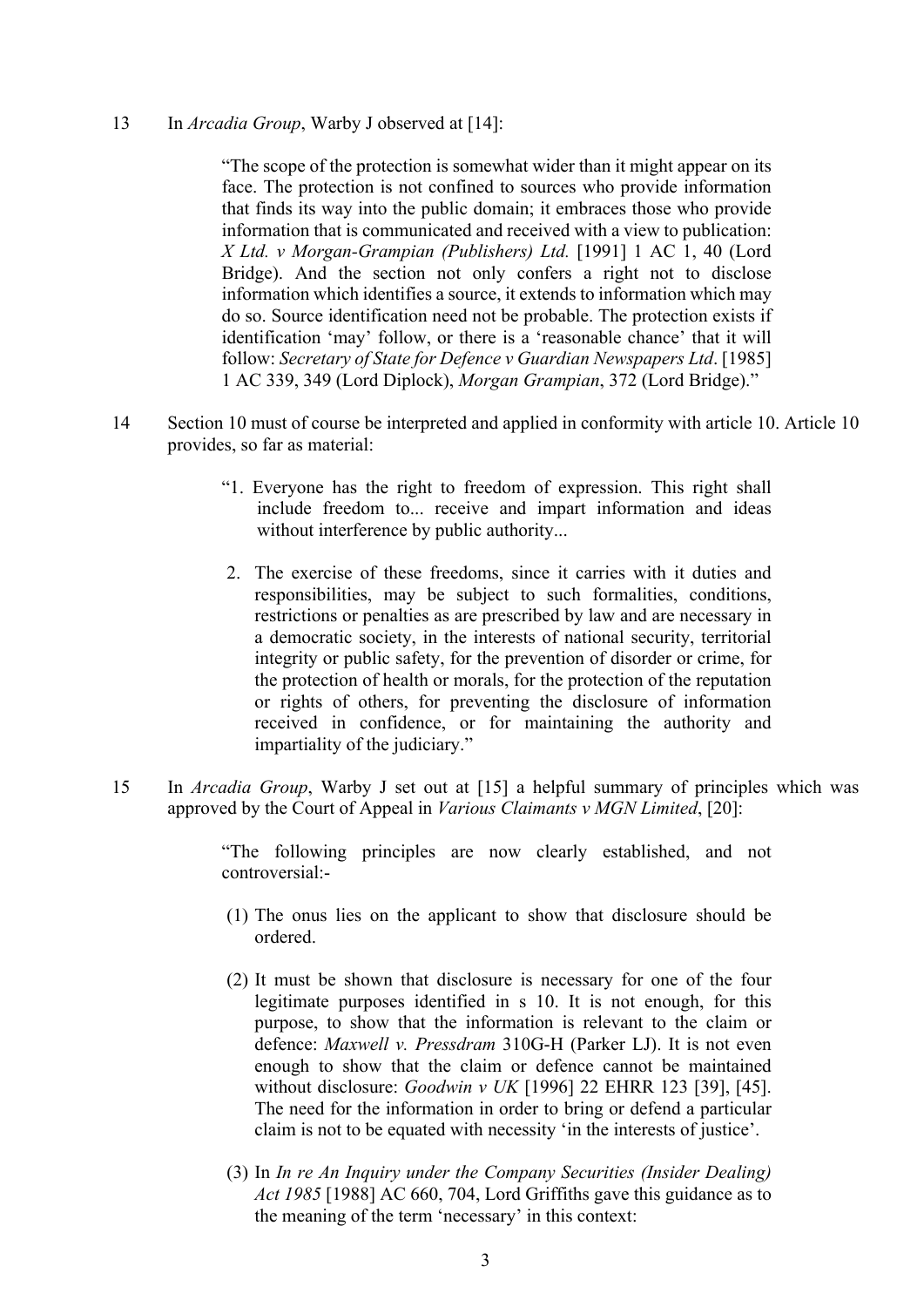'I doubt if it is possible to go further than to say that "necessary" has a meaning that lies somewhere between "indispensable" on the one hand, and "useful" or "expedient" on the other, and to leave it to the judge to decide towards which end of the scale of meaning he will place it on the facts of any particular case. The nearest paraphrase I can suggest is "really needed".'

- (4) This requires proof that the interests of justice in the context of the particular case are 'so pressing as to require the absolute ban on disclosure to be overridden': *Morgan-Grampian* 53C (Lord Oliver). In the language of Strasbourg, the disclosure order must correspond to a pressing social need, and must be proportionate. It must be 'justified by an overriding requirement in the public interest': *Goodwin* [39].
- (5) Hence, it is necessary for the applicant to satisfy the Court, on the basis of cogent evidence, that the claim or defence to which the disclosure is relevant is sufficiently important to outweigh the private and public interests of source protection, and that disclosure is proportionate.
- (6) When making this assessment, the Court must bear in mind that incursions into journalistic confidentiality may have detrimental impacts on persons other than the individual source(s). Disclosure may have a 'detrimental impact... on the newspaper against which the order is directed, whose reputation may be negatively affected in the eyes of future potential sources by the disclosure, and on the members of the public, who have an interest in receiving information imparted through anonymous sources and who are also potential sources themselves': *Goodwin* [69].
- (7) The court must be satisfied that there is, 'no reasonable, less invasive, alternative means' of achieving whatever aim is pursued by a source disclosure application: *Goodwin* ibid."
- 16 It is common ground that in cases in which the disclosure sought goes to the identity of the source the threshold to invoke the protection of section10 is that there is a "reasonable chance" or "serious risk" of compromising the source's identity. In *Secretary of State for Defence v Guardian Newspapers Limited* [1985] AC 339 Lord Diplock held at 349G that the newspaper had to establish that answering the question would lead to a reasonable chance that the identity of the source would be revealed. In *Richard v BBC* [2017] EWHC 1291 (Ch) at [40]-[41] Mann J considered whether the threshold articulated by Lord Diplock had survived the enactment of the Humans Rights Act 1998 having regard to the Grand Chamber's decision in *Samona Uitgevers BV v The Netherlands* [2011] EMLR 4 (formulating the question at issue in article 10 in terms of whether there was a "serious risk of compromising the identity of the journalist's sources"). Mann J observed that: "It is not clear that that is materially different from the test in the *Guardian* case, but if it is, it is not a lower, or significantly lower, threshold": [40]-[42].
- 17 The initial obligation to establish that section 10 of the 1981 Act is engaged is on the journalist or publisher i.e. it is for them to show that there is a reasonable chance or serious risk of compromising the identity of a source.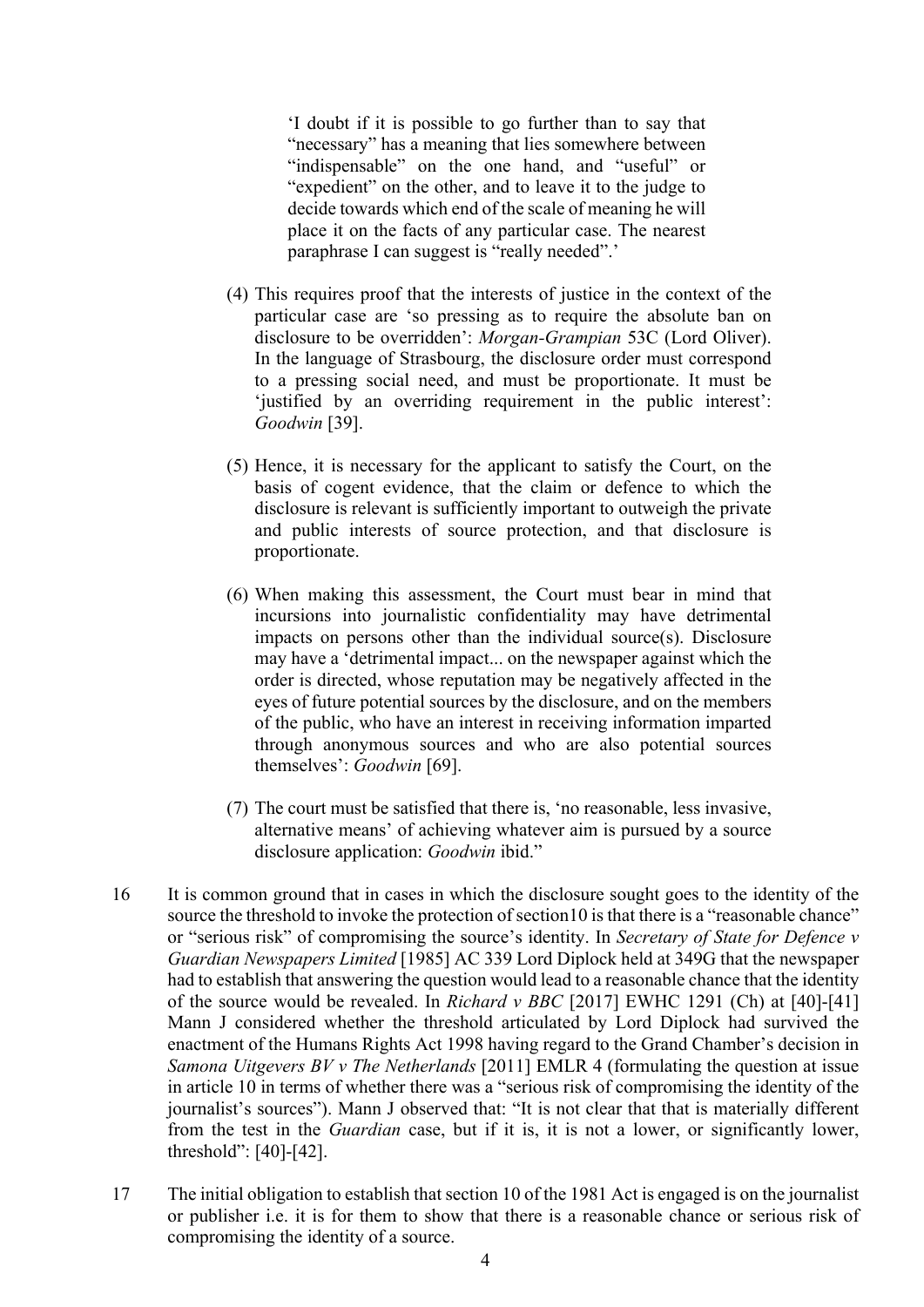18 In *Ashworth Hospital Authority v MGN Limited* [2002] 1 WLR 2033, Lord Woolf CJ observed at [77] that "section 10 sets out to give effect to the general requirements of article 10 in the narrow context of protection of the sources of information of the press". At [88] he stated:

> "The judgment... in *Goodwin v UK* [2022] EHRR 123 included this important state or principle at p.143, para.39:

'Protection of journalistic sources is one of the basic conditions for press freedom, as is reflected in the laws and the professional codes of conduct in a number of Contracting States and is affirmed in several international instruments on journalistic freedoms. Without such protection, sources may be deterred from assisting the press in informing the public on matters of public interest. As a result the vital public watchdog role of the press may be undermined and the ability of the press to provide accurate and reliable information may be adversely affected. Having regard to the importance of the protection of journalistic sources for press freedom in a democratic society and the potentially chilling effect an order of source disclosure has on the exercise of that freedom, such a measure cannot be compatible with Article 10 of the Convention unless it is justified by an overriding requirement in the public interest.'"

19 The focus of s.10 of the 1981 Act is on disclosure of the identity of the source. Article 10 is broader: it will also be engaged if the order sought may reveal material provided by a source: see *Richard v BBC* [2017] EWHC 1291 (Ch), Mann at [42]-[48]. Although Mann J accepted on the facts of the case that answering the Claimant's question:

> "would lead to discomfort on the part of the source, and therefore some degree of chilling effect in some, if not many, cases." ([51]),

this factor did not

"have anything like the great weight given to the non-disclosure of identity (a true "*Goodwin"* case)." ([52]).

## *Confidentiality of the source*

20 The claimant contends s.10 of the 1981 Act is confined to the protection of confidential sources. In support of this contention, the claimant seeks to rely on two passages from the Parliamentary debate in which it was emphasised that the provision was being produced to protect the public interest. The claimant cites the Editors' Code of Practice, clause 14 of which provides:

> "Journalists have a moral obligation to protect confidential sources of information"

21 The claimant also submits that the case law demonstrates that the purpose of the protection provided by s.10 is to prevent the chilling effect associated with confidential sources being deterred.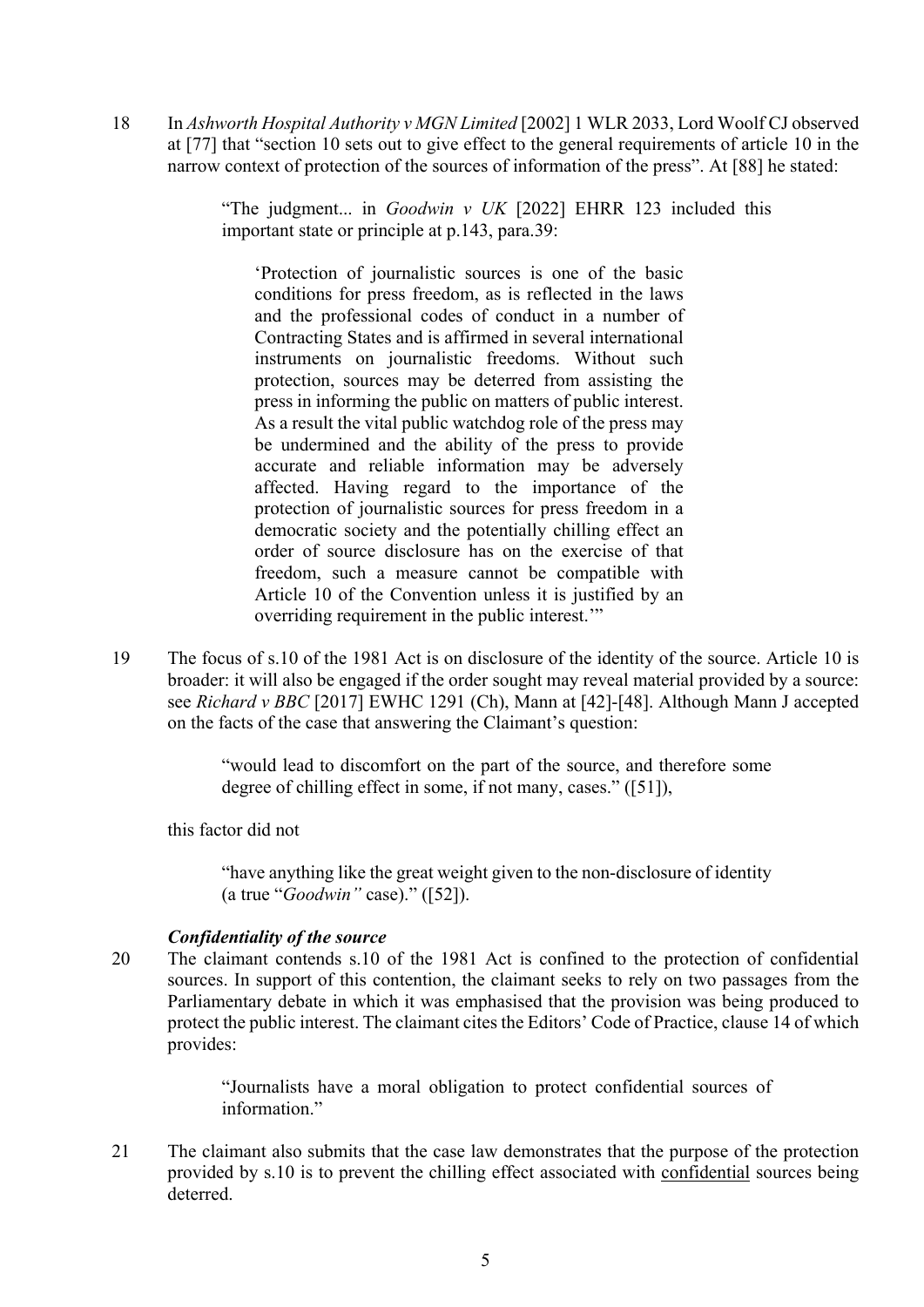- 22 The defendant supports the claimant's submission on this issue, suggesting that it is difficult to see why s.10 would be engaged if the reason for the power no longer applies, as is the case, in Mr Sherborne's submission, where the source is not confidential or has waived their right to source protection.
- 23 NGN contends that the protection afforded by section10 and article 10 applies to any source, whether or not they are a 'confidential' source. NGN draws attention to the judgment of the Fifth Section of the European Court of Human Rights given in *Becker v Norway* (app 21272/12) in which the court found a violation of article 10 in circumstances where a journalist who was ordered to testify, in criminal proceedings about her contact with the source who had himself come forward and declared himself the source. The court held at [74] that:

"...a journalist's protection under Article 10 cannot automatically be removed by virtue of a source's own conduct. In the Court's view, these considerations are also relevant in a situation where a source comes forward, as in the present case."

- 24 The court added that it has previously held that source protection under article 10 applies where a source's identity was known to the investigating authorities before a search: *Becker* at [70], [74] citing *Nagla v Latvia* (no. 73469/10 at [95]. At [76], the Court observed that the degree of protection under article 10 was lessened by the fact that the source had come forward, albeit the circumstances were not sufficient to compel the journalist to testify.
- 25 Mr Price on behalf of the applicants also relies upon the judgment of Mann J in *Various Claimants v MGN Limited* [2020] EWHC 1435 (Ch), [2020] EMLR 29 as supporting the submission that s.10 should not be interpreted as being confined to disclosure of confidential sources. In particular, Mann J observed at [19]:

"It should be noted that the concept of a confidential source does not feature expressly in the statutory provisions. Nonetheless confidentiality, or perhaps the absence of it, would be a very relevant factor to consider in considering where the interests of justice lie."

And at [28] he held "Nigel is a source for the purposes of the first part of s.10, and his information is capable of being information for those purposes".

26 In my judgment, the opening words of s.10 of the 1981 Act apply irrespective of whether the source is confidential. First, there is nothing in the words of section 10 to indicate that the term "source" should be construed narrowly to mean only a source which is confidential at the time of any order for disclosure. Secondly, it is well-established that s.10 should be interpreted consistently with article 10 and the jurisprudence of the European Court of Human Rights to which I have referred makes clear that source of protection rights under article 10 extend to sources who are not confidential or unknown. While I acknowledge that the court in *Becker* was concerned with source protection rights going beyond disclosure of the source's identity, nonetheless the judgment supports the natural and broader interpretation of s.10 as covering sources without limitation by reference to the word "confidential" which does not appear in that section. Thirdly, I do not consider that the Parliamentary materials provide any support for the contention that s.10 only applies to confidential sources. The passages do not address the question of interpretation of s.10, the statement has not been made by a government minister, and in any event, as I have said, I do not consider the section to be ambiguous.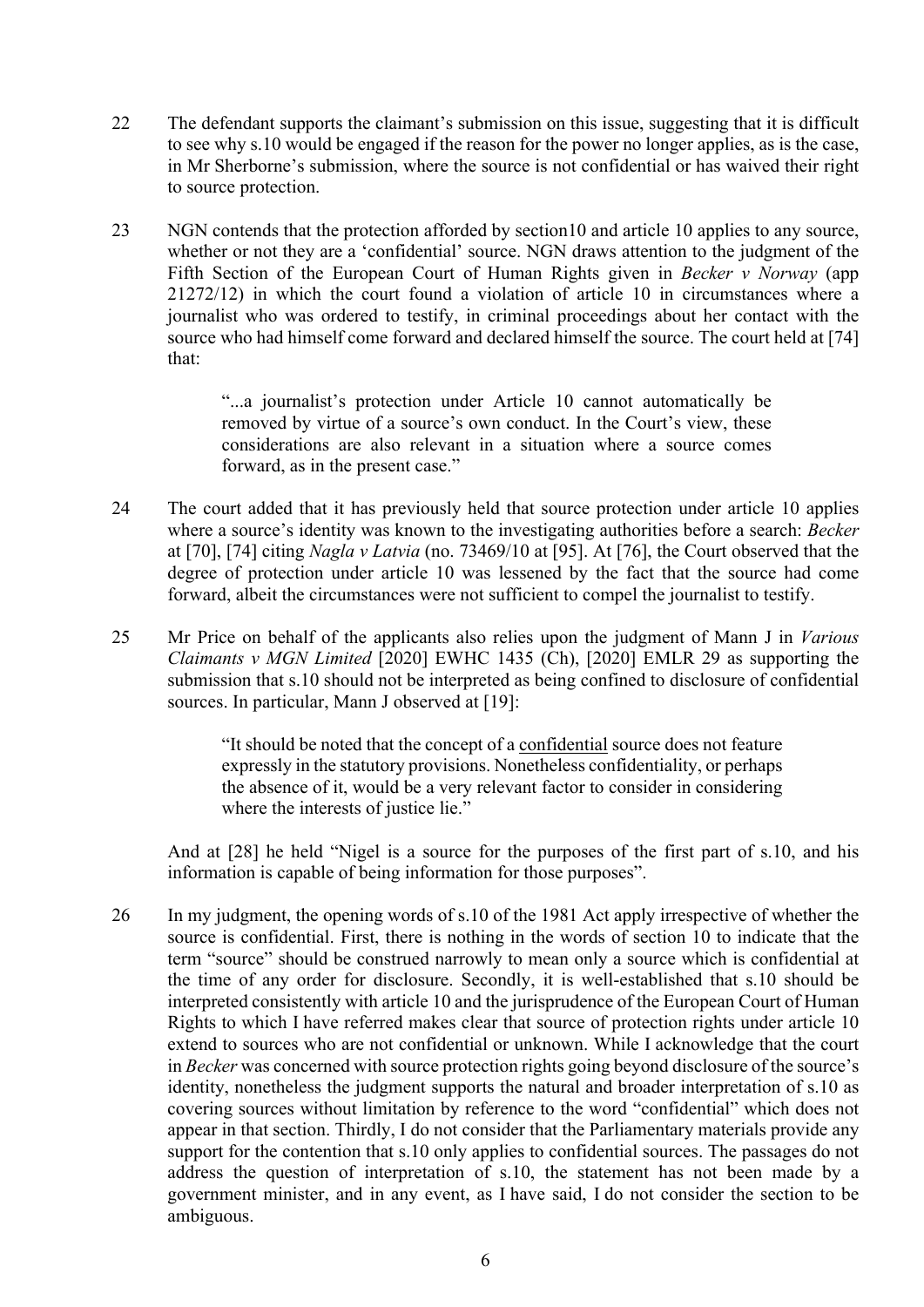27 In most cases, no doubt, where s.10 is engaged the source will be at least unknown if not confidential. That reflects the fact that if the sources come forward as such the need to ask the journalist to disclose their source would be unlikely to arise. If the source has come forward, that would be a factor to take into account in considering the necessity of requiring disclosure by a journalist, on the one hand because it may lessen the need for such disclosure, and on the other hand lessen the need for source protection. It does not, in my judgment, have the effect that s.10 is not engaged.

## *Necessity in the interests of justice*

...

- 28 As the terms of s.10 make clear, although the protection of journalistic sources is of high importance, the protection may be overridden where the test of necessity in the interests of justice or national security or for the prevention of disorder or crime is met. In this case, only the interests of justice are relied on.
- 29 In *Various Claimants v MGN Limited*, Floyd LJ held:

"19. The protection afforded against disclosure of journalistic sources is not, however, absolute. Measures requiring the disclosure of such sources can be justified by 'an overriding requirement in the public interest': see paragraph 39 of the judgment of the ECtHR in *Goodwin v United Kingdom*  [1996] 22 EHRR 123 at page 143. This reflects the test of 'necessary in a democratic society' in Article 10(2) ECHR, which requires the court to weigh whether the restriction is proportionate to the legitimate aim pursued (*Goodwin* at [40]). The ECtHR went on to explain in the same case that 'necessity' must, in any case be 'convincingly established'. At paragraph 45 the court said:

'...it will not be sufficient, per se, for a party seeking disclosure of a source to show merely that he or she will be unable without disclosure to exercise the legal right or avert the threatened legal wrong on which he or she bases his or her claim in order to establish the necessity of disclosure.'

- 21. In his speech in *X Ltd v Morgan-Grampian* Lord Bridge emphasised the following:
	- (a) '...where a judge asks himself the question: "Can I be satisfied that disclosure of the source of this information is necessary to serve this interest?" he has to engage in a balancing exercise', (see 41E);
	- (b) The starting assumptions in that exercise are (i) the protection of sources is itself a matter of high public importance; (ii) nothing less than necessity will serve to override it, and (iii) that necessity can only arise out of another matter of high public importance, being one of the four matters listed in the section, (see 41E-F);
	- (c) Whether necessity of disclosure is established is a question of fact, not of discretion, but, like such questions as whether someone has acted reasonably, it is one which requires 'the exercise of a discriminating and sometimes difficult value judgment' (see 44C);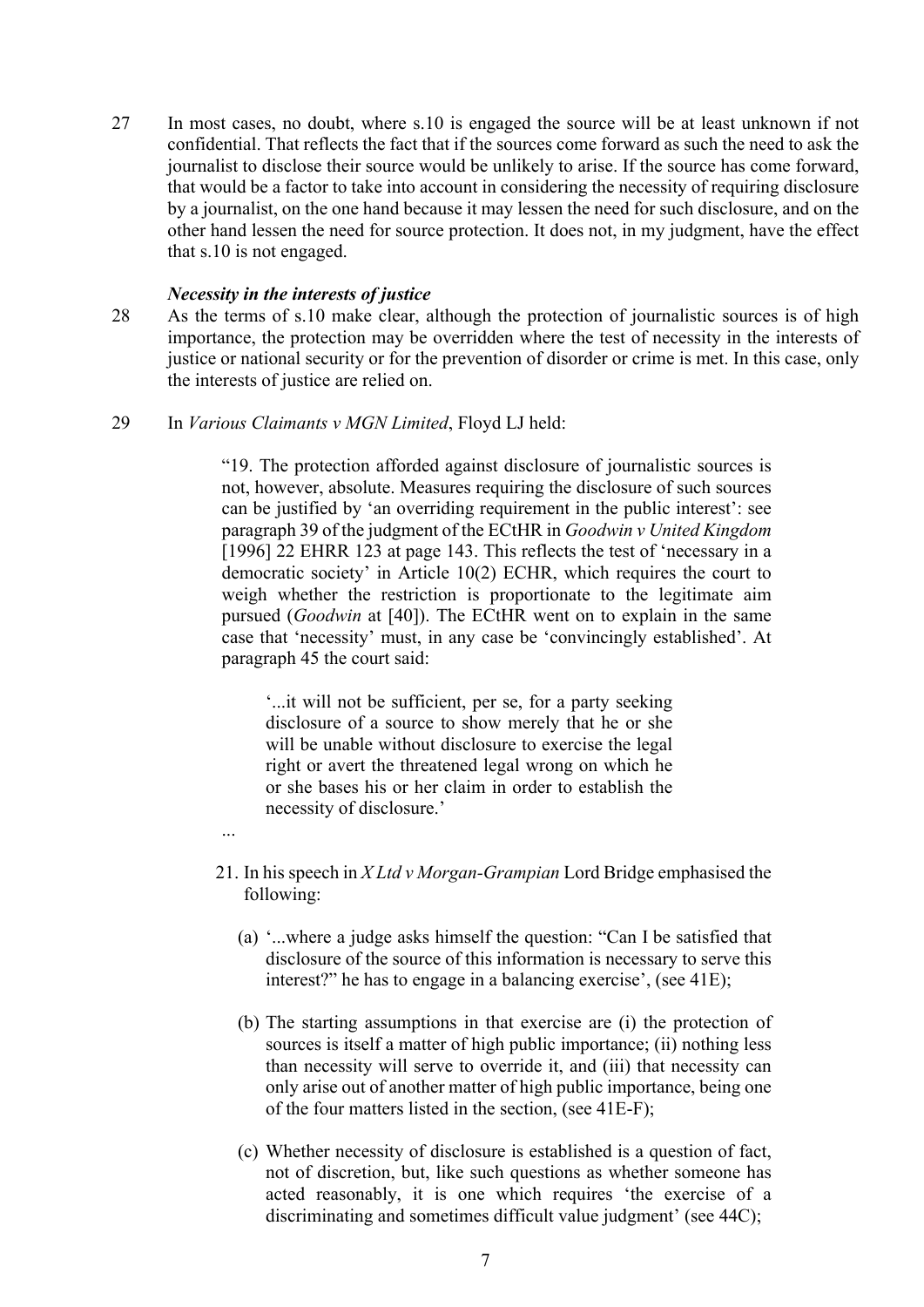(d) The balance is between the weight to be attached to the importance of disclosure in the interests of justice on the one hand and that of protection from disclosure in pursuance of the policy which underlies section 10 on the other hand, (see 44 C-D)."

#### *The impact of the nature of the information*

- 30 The defendant submits that the degree of protection for sources must vary based on the nature and content of the disclosure both because this affects the public interest in protecting sources and it has an impact on the level of protection afforded by article 10.
- 31 In support of this submission, the defendant relies on *R v Secretary of State for the Home Department, ex parte Simms* [2000] 2 AC 115 in which Lord Steyn said at 127A:

"The value of free speech in a particular case must be measured in specifics. Not all types of speech have an equal value."

- 32 In *PJS v News Group Newspapers Limited* [2016] AC 1081, the Supreme Court considered that "kiss and tell stories" were clearly at the bottom end of the spectrum of importance (compared, for example, with freedom of political speech).
- 33 In the context of source protection, NGN relies on *Various Claimants v MGN Limited* in which the Court of Appeal held:
	- "22. There was some debate before us as to the extent to which the court might vary the weight to be given to the protection of the source dependent on the nature of the information which is sought to be protected. Lord Bridge in *Morgan-Grampian* said at 44 E-F:

'One important factor will be the nature of the information obtained from the source. The greater the legitimate public interest in the information which the source has given to the publisher... the greater will be the importance of protecting the source.'

- 23. One must be careful how far one takes that proposition. It is certainly not the case that one ceases to afford protection to the source because the source is providing information which is low down on the public interest spectrum. Read as a whole, I understand Lord Bridge's speech to be saying that one starts with the assumption that the protection of the source is always a matter of high importance, and it becomes yet more difficult to override that public interest in cases where there is a real public interest in the information provided by the source."
- 34 This point is echoed in *Ashworth Hospital Authority v MGN Limited* [2000] EWCA Civ. 334 where Laws LJ said at 537E-G:

"It is in my judgment of the first importance to recognise that the potential vice - the 'chilling effect' - of court orders requiring the disclosure of press sources is in no way lessened, and certainly not abrogated, simply because the case is one in which the information actually published is of no legitimate, objective public interest. Nor is it to the least degree lessened or abrogated by the fact (where it is so) that the source is a disloyal and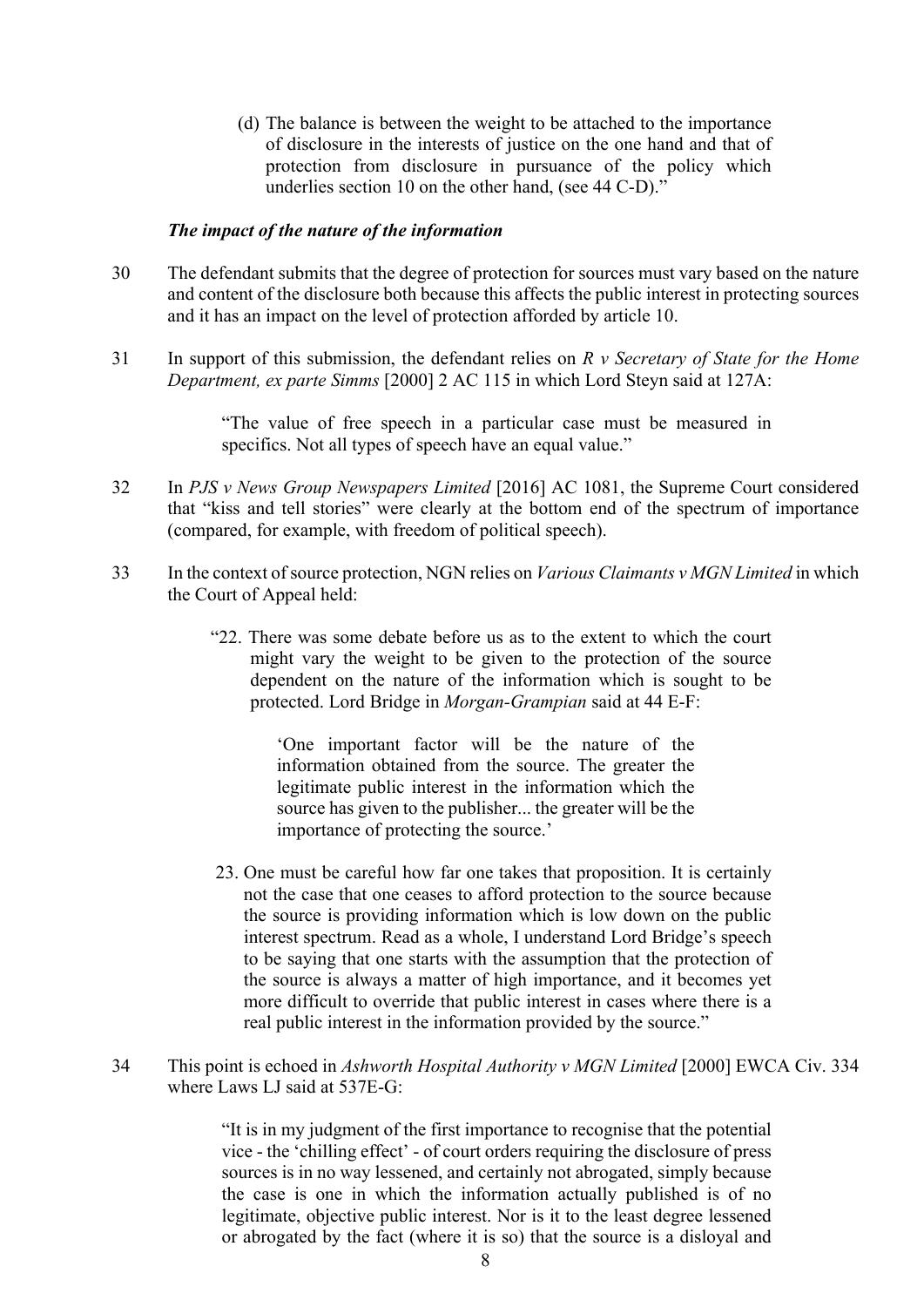greedy individual, prepared for money to betray his employer's confidences. The public interest in the non-disclosure of press sources is constant, whatever the merits of the particular publication, and the particular source."

35 Against that background, I turn first to consider the application regarding the witness summonses.

# **The Witness Summons applications** *The claimant's application for permission*

- 36 On 21 April 2022, I granted the claimant permission to rely on the witness summaries of Mr Halls, Mr Boyle and Ms Brookbanks (as well as that of Mr Hamilton): [2022] EWHC 946 (QB), at [78]-[85], [88]). The grant of permission expressly contemplated that the witness summaries which were served on 1 April 2022 would be amended to remove any reference to Ms Watt in the light of the withdrawal of her waiver of her right to source protection.
- 37 On 26 April 2022, the claimant served amended witness summaries. The amendments made to Mr Hamilton's statement were in the form that Mr Tomlinson had indicated and I had anticipated in my judgment. The references to Ms Watt were removed and the witness summary otherwise remained the same as originally served.
- 38 The amendments made to the witness summaries of Mr Halls, Mr Boyle and Ms Brookbanks were more substantial than I had anticipated. The references to Ms Watt were removed as Mr Tomlinson had indicated. But in addition the form of the summaries was amended from that contemplated by CPR 32.9(2)(a) ("*the evidence, if known, which would otherwise be included in a witness statement*") to the form contemplated by CPR 32.9(2)(b) ("*if the evidence is not known, the matters about which the party serving the witness summary proposes to question the witness*").
- 39 The claimant has explained that the change of form was made in the light of the submissions made by Mr Price QC and the information provided on behalf of the applicants. In light of that information, the claimant considered that the evidence of the witnesses was not known and so their witness summaries could only properly be provided in the form of topics to be addressed rather than what they will say (if called).
- 40 The claimant seeks permission, if needed, to rely on the amended witness summaries. Mr Tomlinson submits that the only change not anticipated in my earlier judgment is one of form rather than substance. I had raised a concern with respect to the summary for Ms Brookbanks (as well as the summary for two other witnesses) that it was in the CPR 32.9(2)(a) form in circumstances where it appeared that it ought to have been in CPR 32.9(2)(b) form, but I nevertheless accepted that the summary made sufficiently clear the topics on which the claimant wished to adduce evidence from Ms Brookbanks (para.87). I did not raise the same concern in respect of the summaries of Mr Halls or Mr Boyle as it has appeared that those summaries reflected what the claimant believed they would say.
- 41 The amended versions of the witness summaries are very short. In Mr Halls case, the topics are reduced by more than just the removal of any reference to Ms Watt. The original summary referred to two of the articles in dispute in these proceedings of which Mr Halls is the author, namely the Car Crash Article and the Soho House Article. Any express reference to those articles has been removed. The claimant's summary indicates the claimant only proposes to question him about the Gender Selection Article save, perhaps, to the extent that she also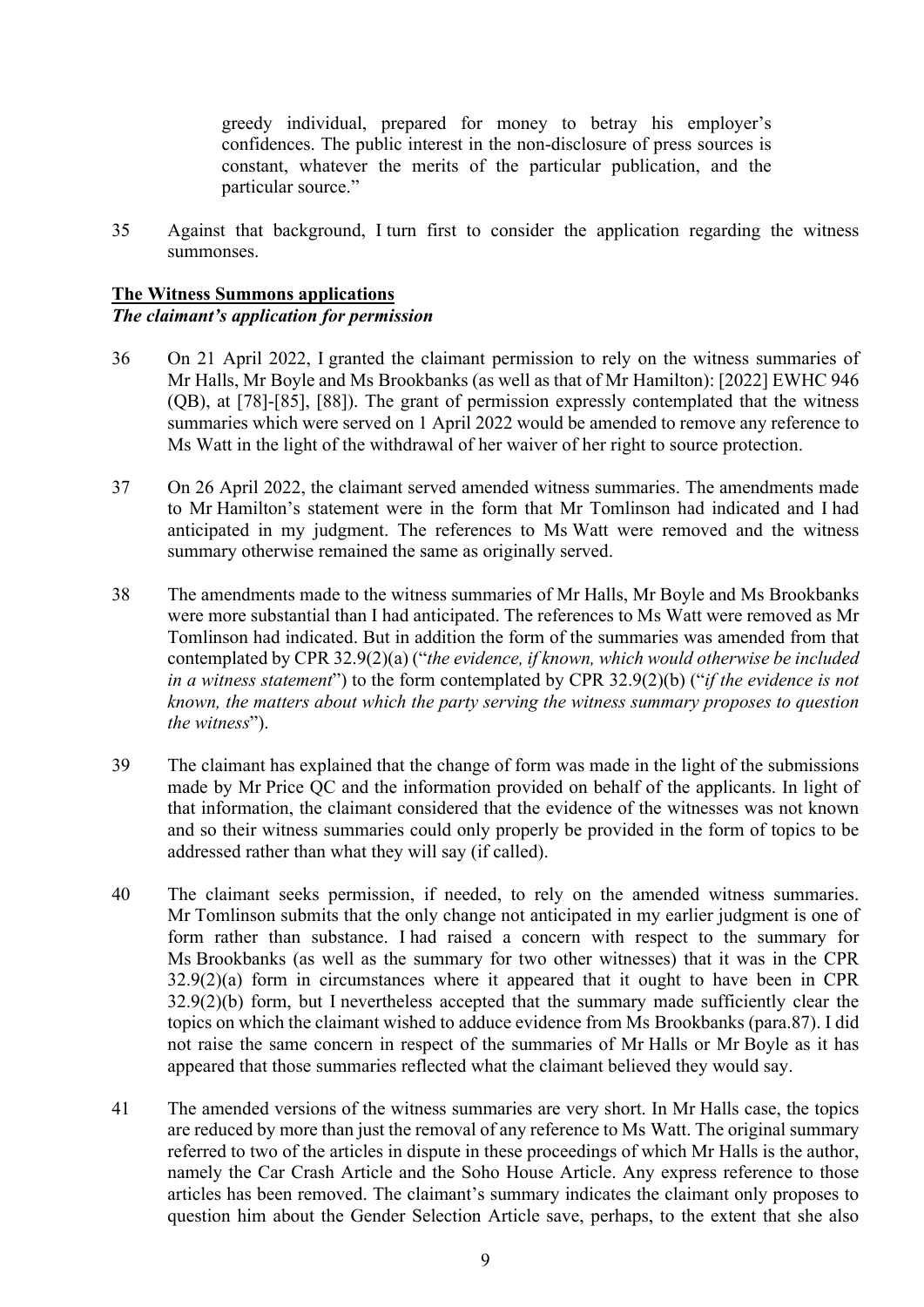proposes to question him about the witness statement that he made in 2019 which itself refers to the fact that he also wrote the Car Crash and Soho House Articles.

- 42 In Mr Boyle's case, the original witness summary referred to two articles of which he is the author, the Flooded Basement Articles and the Marriage Article. The amended summary only refers to the Flooded Basement Articles. In Ms Brookbanks' case both versions of the summary refer to a single article, the Pyjamas Article.
- 43 The defendant contends that the witness summaries ought never to have been in the form that they were originally in and that it was an abuse of process to put them in that form. It does not appear to me on the basis of the evidence currently before me that it would be possible to make any such a finding.
- 44 On balance, in my judgment it is appropriate to grant the claimant permission, subject to the application to set aside the summonses relating to Mr Halls, Mr Boyle and Ms Brookbanks, to rely on their witness summaries. The extent to which the witness summaries have been narrowed is, however, potentially relevant in considering the application to set aside those three summonses. As I say, there is no application to set aside the summons served on Mr Hamilton and, accordingly, I grant permission to rely on the witness summary of Mr Hamilton.

# *Applicants' application to set aside the summonses*

- 45 The more substantial application in respect of the witness summonses is the applicants' application to set them aside which is made pursuant to CPR 34.3(4). That provision confers a general power to set aside a witness summons.
- 46 The witness summaries for each of the applicants provides that they will be questioned about the following matters:
	- (1) Their professional role.
	- (2) Their relationship with the claimant.
	- (3) Any communications which they have with the claimant concerning (a) in Mr Halls' case the Gender Selection Article, (b) in Mr Boyle's case the Flooded Basement Articles, and (c) in Ms Brookbanks' case the Pyjamas Article.
- 47 In addition, the summary of Mr Halls states that he will be questioned about the witness statement that he provided to the claimant's solicitors on 20 December 2019. In that statement, he briefly addressed his role, stating that the claimant was not the source of the Gender Selection Article and has never provided any story or information to him, and addressed his relationship with the claimant, stating he does not have a personal friendship with her.
- 48 The evidence provided in the applicants' application states in summary:
	- (1) Mr Halls was responsible for the Car Crash Article, the Soho House Article and the Gender Selection Article referred to in the witness summary dated 25 March 2022. Questioning in relation to his witness summaries will or is likely to disclose the identity of the source or sources of each article. In addition, he is responsible for the Flooded Basement Articles referred to in the witness summary for Mr Boyle and equivalent questioning will or is likely to disclose the identity of the source or sources.
	- (2) Mr Boyle is responsible for the Flooded Basement Articles and he provided information for the Marriage Article. Questioning in relation to his witness summaries will or is likely to disclose the identity of the source or sources.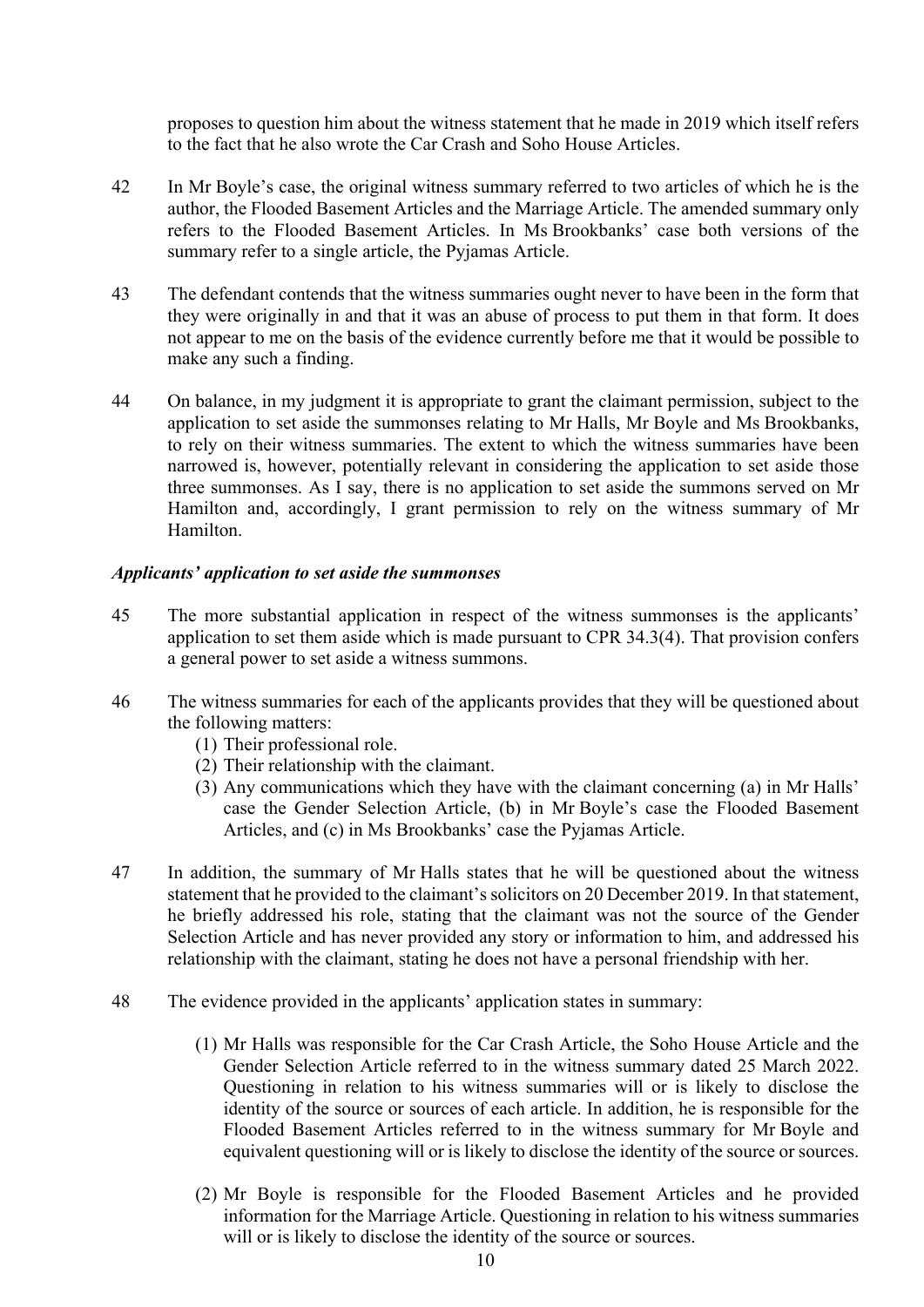- (3) Ms Brookbanks is responsible for the Pyjamas Article. Questioning in relation to her witness summaries will or is likely to disclose the identity of the source or sources.
- 49 In relation to this evidence, each of the applicants has signed a statement of truth and stated: "An explanation as to why this is so will disclose the identity of the source or sources".
- 50 The claimant does not seek to override the right to source protection if and insofar as it is engaged. The claimant accepts that if s.10 is engaged that is a high hurdle, and the claimant does not attempt to overcome it. But the claimant submits that it is not engaged, first, on the hypothesis that the claimant is a source of the articles - and I emphasise it is only a hypothesis for the purpose of the argument - the claimant submits s.10 confers no protection on her. This submission is based on the argument that (a) s.10 is only engaged where the source is confidential, and (b) the effect of the claimant's waiver is to place her in the same position as a non-confidential, on-the-record source.
- 51 Second, on the alternative hypothesis that someone else is the source, the claimant submits that having advanced no reason at all, the applicants have not established a reasonable chance or serious risk of compromising the source's identity.
- 52 Thirdly, the claimant submits that in any event neither s.10 nor article 10 operates as a bar to questioning the applicants as to whether they have an "exceptionally close relationship" with the claimant. The claimant accepts that the applicants should not be questioned about whether any other person than her is the source of the articles, including in particular Ms Watt, and to do so would be contrary to the protection provided by s.10.
- 53 Mr Sherborne, Counsel for the defendant, submits that if the applicants are to give evidence, he should be able to cross-examine them about whether the claimant or Ms Watt are sources, the manner in which any disclosures occurred, and the claimant's knowledge in this regard. If this is not permitted, he submits the witnesses should be excluded. He contends that it would be wholly unfair to allow only questions regarding the relationship between the claimant and the journalists and regarding direct communications by her given that the defendant's truth defence is so tied up with the alleged involvement of Ms Watt in leaking the defendant's information to the press, and the allegations that the claimant was responsible for such leaks, having used Ms Watt as a conduit.
- 54 In relation to the evidence provided by the applicants, Mr Tomlinson submits that the effect of this is undermined by the statement of Mr Halls given in 2019 to which I have referred. He submits that it is clear that Mr Halls was able to answer the questions in 2019 without needing to raise s.10 and no explanation has been provided in the evidence submitted with the application for why s.10 is now engaged when it was not engaged in 2019.
- 55 Mr Price states that the statement made by Mr Halls in 2019 was made on the basis of what was known to him at the time. On instruction, he states that Mr Halls has acquired relevant information since he made that statement, and he submits that that statement does not provide a proper basis for doubting what is stated by Mr Halls now in the application to set aside the summons, or by any of the other applicants.
- 56 For the reasons that I have given, I reject the claimant's argument that s.10 should be construed as confined to confidential sources. As I have said, "confidential" is not a word used in s.10, and I do not consider that the section should be so narrowly construed. Even if s.10 were only engaged in circumstances where the source is confidential, in this case no source has come forward to identify themselves as being a source. On the hypothesis that the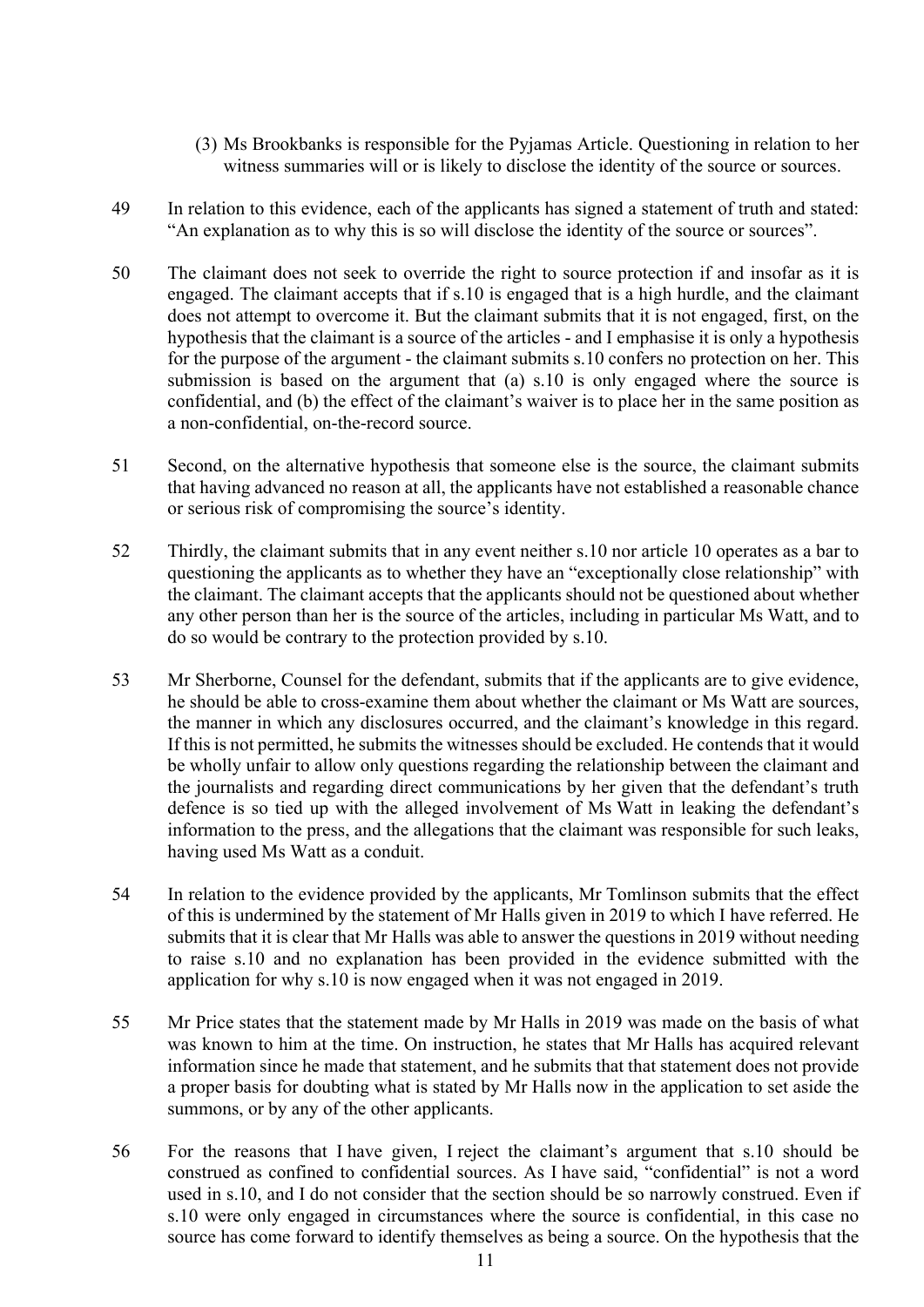claimant is the source, she has not come forward and said so. On the contrary, that is precisely the allegation she denies. On the hypothesis that she is the source, the fact that she is one currently remains unknown, albeit the allegation to that effect is the subject of these proceedings.

- 57 In my judgment, the existence of a highly publicised allegation does not detract from the point that whether or not she is the source remains unknown. It does not seem to me that the claimant's formal waiver of any right to source protection, while maintaining she is not a source, puts her in the same position as someone who was on-the-record in the first instance or who has subsequently come forward and publicly divulged that they are the source.
- 58 At first sight, the lack of any explanation for the assertion that questioning in relation to the witness summaries will or is likely to disclose the identity of the source or sources is a little surprising. But the reality is that the very purpose for which the claimant seeks to adduce each journalist's evidence is to assist in defeating the allegation that she was the source for the articles, and the purpose of cross-examination by the defendant would be to assist in establishing that she was.
- 59 Although questioning about the claimant's relationship with each journalist does not directly entail questioning regarding their sources, in circumstances where the defendant's very purpose in seeking to establish that the claimant had close relationships with these journalists just to prove that she was the source, on the evidence I accept that there is at least a serious risk or reasonable chance that questioning the applicants on the witness summaries will or is likely to disclose the identity of the source or sources.
- 60 As I have said, the claimant has not sought to contend that if s.10 is engaged then it is overridden by necessity in the interests of justice. As I have found that s.10 is engaged, accordingly the applicants' application for the summonses to be set aside succeeds.

## **The defendant's application to compel disclosure by NGN**

- 61 As I indicated at the outset, the defendant seeks the disclosure by NGN and production of copies of all the material held by NGN in reliance on s.10 of the 1981 Act and article 10(1) of the ECHR.
- 62 The defendant makes submissions on the assumption that s.10 is indeed engaged, and NGN asserts, albeit the defendant raises queries as to how it is that all of the documents including the number and general nature of the documents can be said to engage s.10. The defendant also questions whether s.10 is engaged in circumstances where both the claimant and Ms Watt have provided waivers allowing them to be identified as sources. Mr Sherborne questions whether Ms Watt's waiver should be treated as withdrawn in circumstances where the evidence that it has been withdrawn appears to have come third hand from Ms Watt to her husband, and then from her husband to the claimant's solicitors.
- 63 The claimant supports the defendant's application for disclosure from NGN fully insofar as her source protection rights may be engaged, but insofar as any other individual's source protection rights are concerned the claimant takes a more nuanced approach. In effect, she leaves it to the court to determine whether the necessity test is met. The claimant does not seek to contend that so far as other individuals' source protection rights are concerned that the necessity test is met and their source protection rights ought to be overridden.
- 64 For the reasons I have already given, I have rejected the contention that s.10 is not engaged by reason of the claimant's waiver of source protection. Ms Watt's waiver has been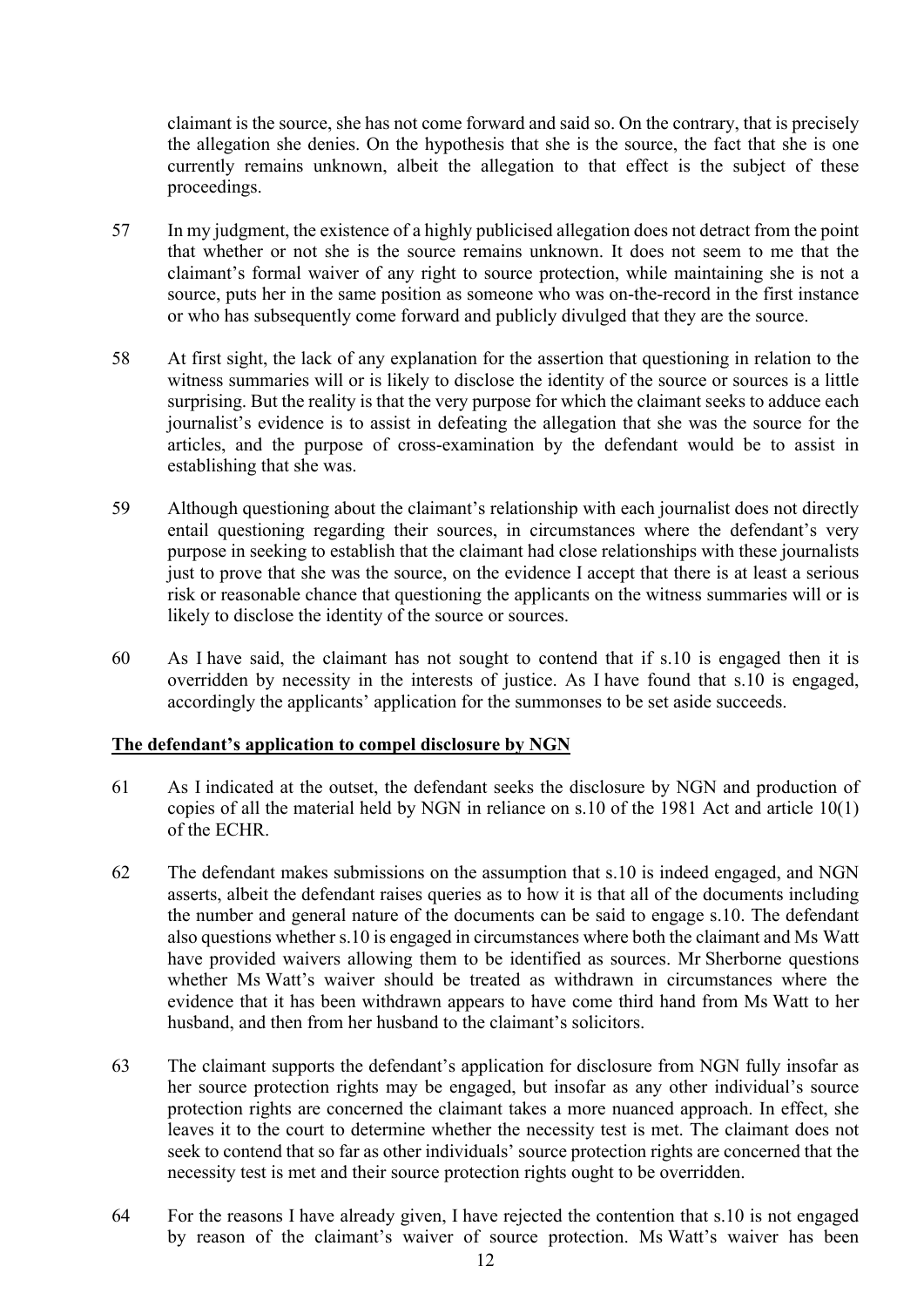withdrawn so I do not accept that it would be fair to address these applications on the basis that NGN or any journalists could now place any reliance on it. In any event, if her waiver were to be treated as extant that would not, for the reasons I have given, prevent s.10 being engaged in her case.

- 65 It is fair to say that the absolute 'neither confirm nor deny' response, and the statement that no explanation can be given for that, is not one which was anticipated at the pre-trial review. However, I accept that there is no basis for going behind the statement filed by NGN. I have considered whether it might be appropriate to question that statement by engaging in a procedure akin to that adopted where there is a question whether a claim to privilege has been improperly made. However in this case, as I have said in relation to the evidence sought from the journalists, given that the very issue for which the disclosure is sought is to establish or refute the allegations that the claimant, and/or the claimant through the auspices of Ms Watt, is the source, I accept NGN's evidence that it is not possible for it to give reasons for withholding any documents or information which it may be withholding without undermining the source protection.
- 66 The critical question in respect of this application is therefore whether the source protection rights that are engaged should be overridden. Are the interests of justice in this case so pressing, or to put it another way, of such preponderating importance as to require the statutory source of protection rights to be overridden (see *X Ltd. and Anor. v Morgan-Grampian (Publishers) Ltd. and Ors*. [1991] 1 AC 1 at 44B and 53C).
- 67 The defendant submits that the balance should come down firmly in favour of ordering disclosure and inspection. Mr Sherborne relies on five key points, all of which he submits militate towards making the order sought. First, the messages sought should have been disclosed and would have already been disclosed to the defendant but for their loss or destruction by the claimant who would not herself benefit from any protection under s.10 when making disclosure from her own documents. The claimant should not benefit from the loss or destruction of evidence.
- 68 Secondly, the evidence contained in the disclosure could, he submits, be decisive and its exclusion could result in a seriously unfair trial which would be adverse to the interests of justice. Thirdly, both the claimant and Ms Watt produced waivers of source protection under which they said that the journalists would confirm that they were not the source of stories. Mr Sherborne submits that those waivers are an important factor to be taken into account in balancing the respective interests.
- 69 Fourthly, the defendant believes that Ms Watt and the claimant are the source and in this regard she relies on *Chief Constable of Greater Manchester Police v McNally* [2002] 2 Cr. App. R 37 at [27] ("*McNally*") in which the Court of Appeal said:

"...although the Judge drew back from treating the case as one in which X had consented to the disclosure of information that he was a police informer, the scope for protecting him was limited by the fact that both sides knew who he was and that the claimant believed, rightly or wrongly, that he was an informer."

Mr Sherborne submits that the same point applies here because the defendant believes the claimant to be the source thus limiting the scope for protecting her as a source.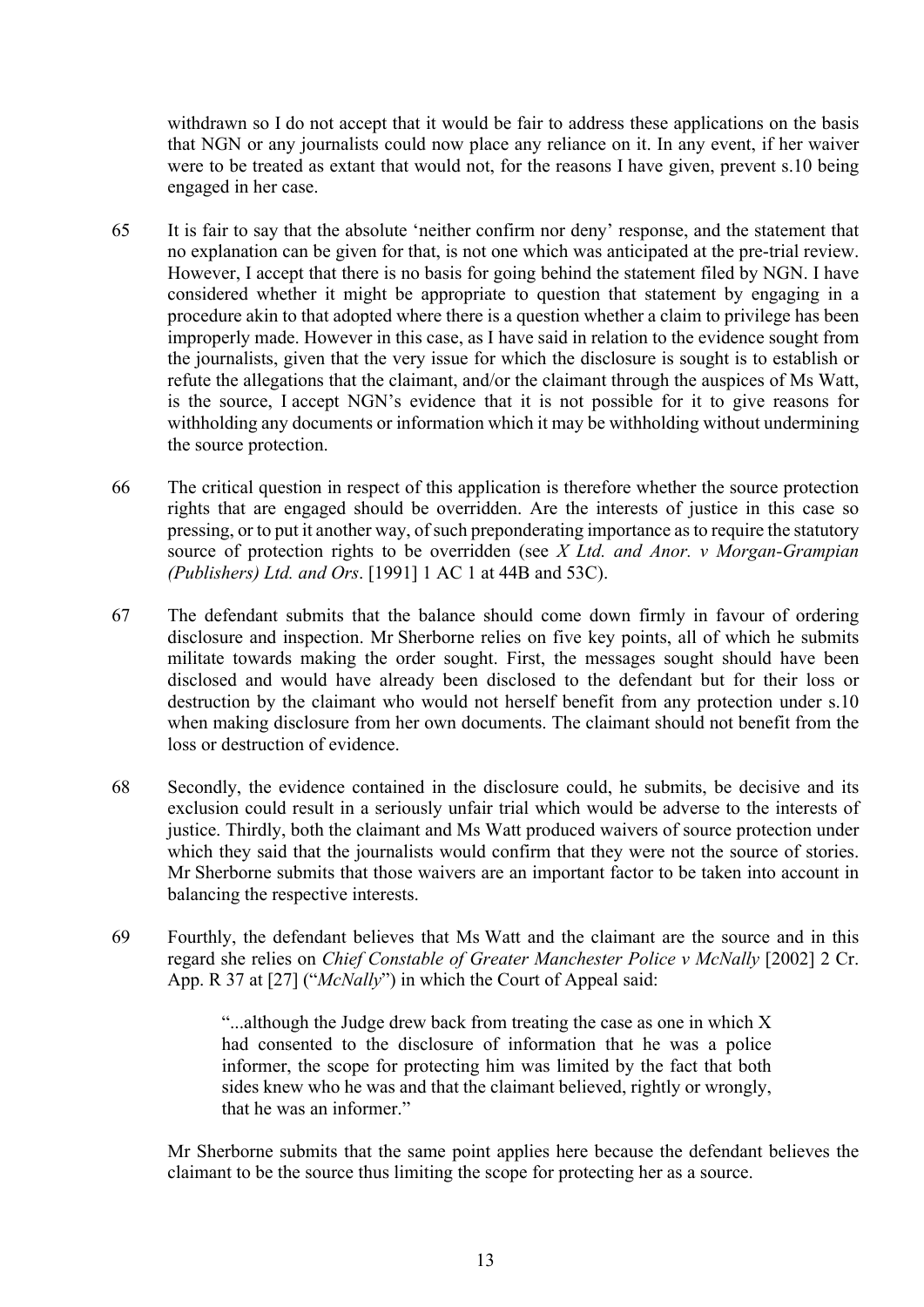- 70 Fifthly, he submits that the leaking of gossip for venal purposes attracts a low level of source protection which means that any countervailing public policy in favour of protection is far weaker here.
- 71 I accept NGN's submission that the first point does not add significant weight to the public interest in disclosure in the interests of justice. The documents are relevant, and I ordered disclosure against NGN because I consider that it was necessary to do so in circumstances where they could not be obtained from any other source. But the test to be applied now is a different one and the fact that the threshold for making a disclosure order against a non-party was met is merely the starting point. If that were not the case, it would be unnecessary to address source protection rights.
- 72 In relation to the defendant's second point, while I accept that the disclosure sought from NGN could be highly significant, this is not a case in which the defendant contends that she cannot defend the claim without such disclosure. On the contrary, Mr Sherborne submits that she has a very strong case on the material already available. Nor is this a case in which the claimant contends that she cannot maintain her claim in the absence of such disclosure. Moreover, the citation of *Goodwin* at paragraph 19 of *Various Claimants v MGN Limited* makes clear that even if it were the case that the defendant would be unable to maintain her defence without disclosure from NGN, that would not in and of itself be sufficient to override the source protection rights, albeit it would be a significant factor. I consider that the disclosure already available does provide sufficient elucidation.
- 73 As regards the waivers, as I have said, I do not consider that any weight can be placed on the waiver given by Ms Watt in circumstances where the evidence provided by the claimant's solicitor at the pre-trial review was that that waiver had been withdrawn. NGN and the journalists will necessarily act on the basis it has been withdrawn, given the claimant's solicitor's evidence, and it seems to me the court should do so also.
- 74 I take into account as a factor that the claimant herself has given a waiver. It is not one that fully covers the material that was the subject of the Disclosure Order. Nevertheless, the fact that she has waived her right to source protection is a factor of some significance to be weighed in the balance.
- 75 I do not consider that the fact that the defendant herself believes that the claimant and Ms Watt are sources significantly lessens the public interest in source protection in this case. I have to bear in mind of course that the evidence of NGN as to the need for source protection is not necessarily limited to them in any event; it may mean that it covers other individuals.
- 76 It also seems to me that *McNally* is a judgment on its particular facts. In *McNally* the trial judge, following the collapse of a murder trial, clearly considered that there was a compelling public interest in enabling the claimant to bring a malicious prosecution claim and the disclosure was vital for that important public purpose. The position in that case is to be distinguished, in my view, from the position here where I am dealing with a private claim between two private parties. No important public interest in disclosure comparable to that which was present in *McNally*, where misconduct on the part of the police was alleged, is present here.
- 77 As regard to the defendant's final point, while the disputed articles in this case fall at the lowest end of the hierarchy of value given to free speech, as they are in the nature of mere gossip, I accept Mr Wolanski's submission, relying on the passages from *Various Claimants v MGN Limited* and *Ashworth Security Hospital* that I have cited, that the high importance of source protection rights remains even if the nature of the publications is of the type that is in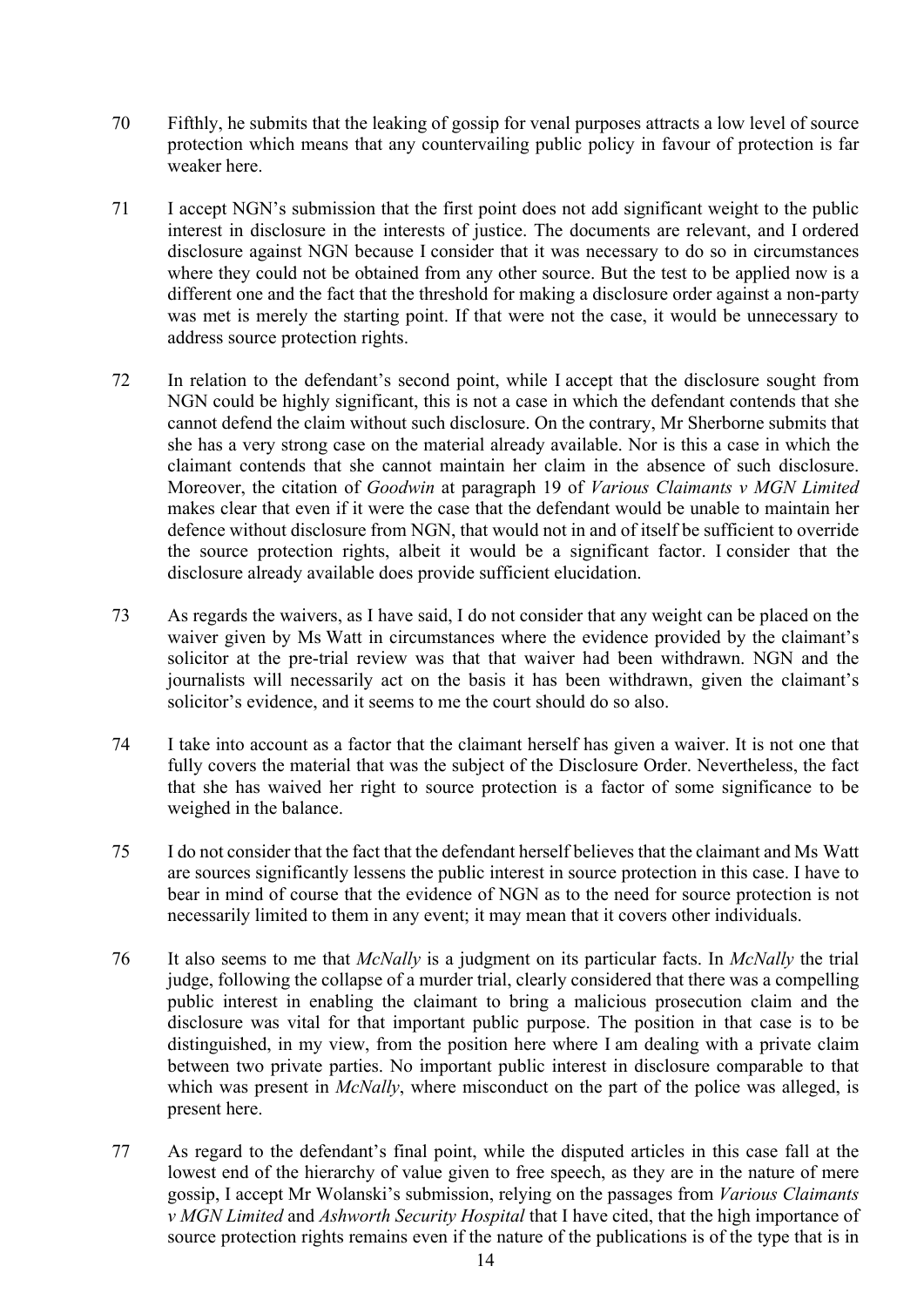issue here. The nature of the disputed articles is such that the public interest in source protection is not "elevated" further – as Mr Sherborne put it - than the ordinary starting point. But nor is it lowered by reason of the nature of any publications. Clearly if the free speech in issue was higher in the hierarchy of value then the public interest in source protection might well be elevated above that which arises in this case. Nonetheless, the starting point of the high importance of protection of sources applies in this case.

- 78 It also seems to me that I am not in a position at this hearing to determine the sources' motives for providing any information that may be shown by the disclosure sought to have been disclosed. And in light of *Financial Times Limited & Ors. v UK* (821/03) at [66], I do not consider that I should place any significant weight on the alleged maleficent, venal or monetary motives of the sources.
- 79 For the reasons that I have given, balancing the importance of the protection of sources against the public interest in the interests of justice, the defendant's application for an order compelling the disclosure sought from NGN fails. This is not a case in which, in my judgment, the balance falls in favour of overriding the s.10 rights that are engaged.

# **Conclusion**

- 80 For the reasons I have given, I conclude:
	- (1) The claimant's application for permission to rely on the amended witness summary of Mr Hamilton is granted;
	- (2) The witness summonses in respect of Mr Halls, Mr Boyle and Ms Brookbanks are set aside; and
	- (3) The defendant's application for an order for disclosure and inspection against NGN is refused.

 $\mathcal{L}_\text{max}$